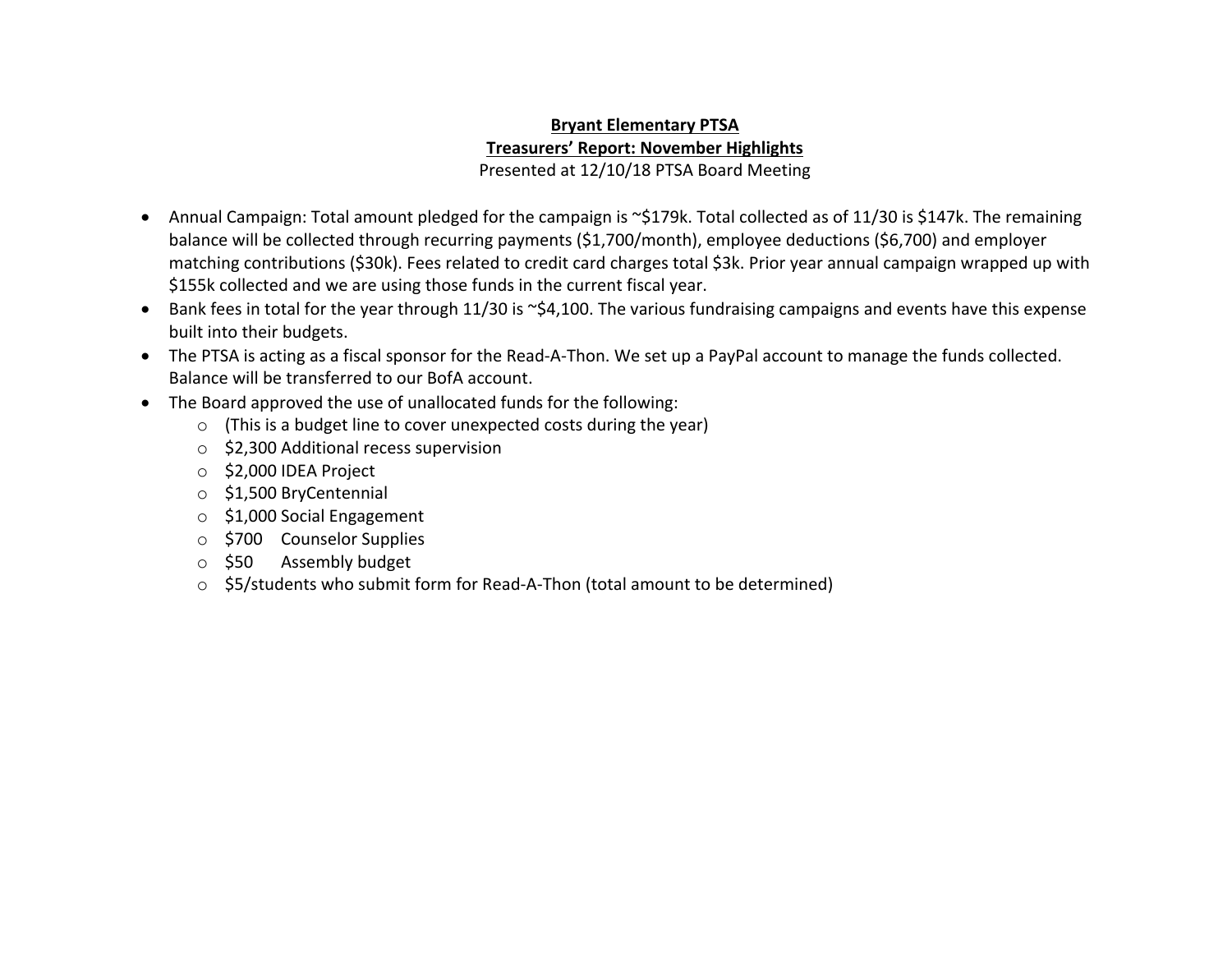## *Bryant Elementary PTSA Cash Schedule*

## As of 11/30/18

| Bank balances:                                  |               |
|-------------------------------------------------|---------------|
| <b>Bank of America Checking</b>                 | \$<br>405,867 |
| <b>Bank of America Savings</b>                  | 12,126        |
| <b>Bank of America Sweep</b>                    | 7,517         |
| Home Street (9/30/18)                           | 78,678        |
| <b>Total Cash in Bank</b>                       | \$<br>504,188 |
| Difference due to timing of uncleared items     | (7, 915)      |
| Per Quickbooks                                  | \$<br>496,273 |
| Breakout of balances:                           |               |
| 2018-2019 Estimated expenses remaining          | \$<br>225,969 |
| (2018-2019 Cash still expected to receive)      | (79, 263)     |
| 2019-2020 Annual Campaign (Next year)           | 147,398       |
| Budget Reserve (1/3 of \$250k annual budget)    | 82,500        |
| Reserve held for clubs & PTSA Dues pass through | 78,676        |
| Surplus                                         | 40,993        |
|                                                 | 496,273       |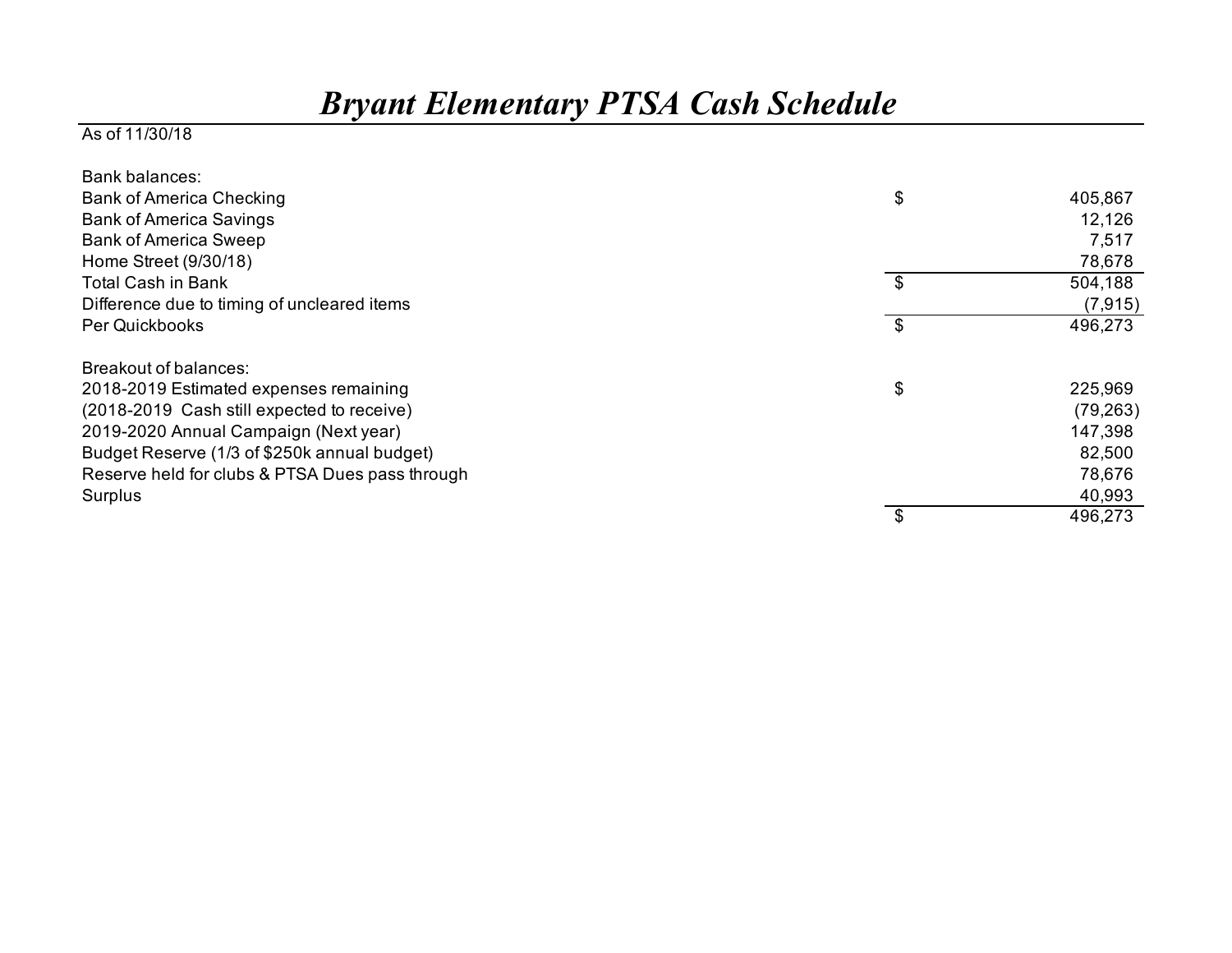| <b>Bryant Elementary PTSA</b>                                                                                                          | 18/19 Budget                                      | 18/19 Actual<br>(As of 11/30/18) |     | 17/18 Actual                         | Notes 18/19 Budget                                                                                                                               |  |
|----------------------------------------------------------------------------------------------------------------------------------------|---------------------------------------------------|----------------------------------|-----|--------------------------------------|--------------------------------------------------------------------------------------------------------------------------------------------------|--|
| <b>Sources of Cash</b>                                                                                                                 |                                                   |                                  |     |                                      |                                                                                                                                                  |  |
| Direct Donations (Pledge Drive) (Net) \$<br>Bryant Blast(net)<br>Auction<br>Instrumental Music Donations (restricted)                  | 155,460 \$<br>12,000<br>20,000<br>10,000          | 155,460<br>(17)<br>4,000         | \$  | 161,063<br>13,622<br>32,954<br>7,900 | Represents annual campaign from 17/18 school year<br>Increased per student donation to \$125 and included a discount for uncollectible donations |  |
| Scrip/Amazon/PCC (net)<br>Income from school activities (net)<br>Interest<br>Other Income (non-Scrip rebates, CFD and other donations) | 2,500<br>$\overline{\phantom{a}}$<br>150<br>1,800 | 393<br>5,769<br>13<br>178        |     | 2,589<br>2,344<br>194<br>1,460       | Spirit wear                                                                                                                                      |  |
| <b>School Supplies</b><br>Carry over funds from previous year                                                                          | 49,645                                            | 6,496                            |     | 64,479                               | \$4,000 donated in October. Credit Card Processing Fees \$430.                                                                                   |  |
| <b>Sources of Cash</b>                                                                                                                 | 251,555 \$<br>\$                                  | 172,292                          | \$  | 286,605                              |                                                                                                                                                  |  |
| <b>Uses of Cash</b>                                                                                                                    |                                                   |                                  |     |                                      |                                                                                                                                                  |  |
| <b>Arts and Culture</b>                                                                                                                |                                                   |                                  |     |                                      |                                                                                                                                                  |  |
| Art Enrichment - Classroom (Visual Arts, Ceramics, Drama, Art Supplies) \$<br>Art Night                                                | 17,000<br>500                                     | \$                               | \$  | 19,991<br>386                        |                                                                                                                                                  |  |
| Winterfest<br>Book It                                                                                                                  | 50<br>725                                         |                                  |     | 607                                  |                                                                                                                                                  |  |
| Art Docent Supplies                                                                                                                    | 1,175                                             |                                  |     | 687                                  |                                                                                                                                                  |  |
| <b>Reflections Art Exhibit</b>                                                                                                         | 150                                               |                                  |     |                                      |                                                                                                                                                  |  |
| <b>Music Supplies</b>                                                                                                                  | 400                                               |                                  |     |                                      |                                                                                                                                                  |  |
|                                                                                                                                        | $20,000$ \$                                       |                                  |     | 21.671                               |                                                                                                                                                  |  |
| <b>Teacher Support</b>                                                                                                                 |                                                   |                                  |     |                                      |                                                                                                                                                  |  |
| Classroom Supplies \$                                                                                                                  | 6,340 \$                                          | 6,340                            | \$  | 5,970                                | 24 FTE + 3.5 PCP + 4.2 FTE (SPED, Library, Tech Lab, Reading Specialist)                                                                         |  |
| Field trips, classroom materials & support                                                                                             | 14,482                                            | 755                              |     | 9,124                                | \$26 /student for estimate of 557                                                                                                                |  |
| PCP Sub- time to support teacher assessment of students                                                                                | 1,575                                             |                                  |     | $\overline{\phantom{a}}$             | 3.5 PCP x 2 days each.                                                                                                                           |  |
| Sub-time to support teacher assessment of students                                                                                     | 10,800                                            |                                  |     | 14,950                               | Sub-time support is 2.0 days for 24 FTE at \$225/day                                                                                             |  |
| Assemblies                                                                                                                             | 400<br>33,597 \$                                  | 7,095                            | S.  | 90<br>30,134                         |                                                                                                                                                  |  |
|                                                                                                                                        |                                                   |                                  |     |                                      |                                                                                                                                                  |  |
| <b>Tutoring and Academic Support</b>                                                                                                   |                                                   |                                  |     |                                      |                                                                                                                                                  |  |
| Community Volunteer Coordinator \$                                                                                                     | 13,357 \$                                         |                                  | \$  | 13,357                               | 19 hrs*\$19/hour*37weeks, SPS contract                                                                                                           |  |
| Community Volunteer Personal Service Contract                                                                                          | 3,840                                             |                                  |     | 3,840                                | Extra hours after contract is maxed out, 240 hours at \$16/hr                                                                                    |  |
| Instructional Support (Reading Specialist)                                                                                             | 42,993                                            |                                  |     | 38,281                               | SPS Contract, .4 FTE, Letter of Intent signed                                                                                                    |  |
| Tutoring/Academic Support                                                                                                              | 20,000<br>5.000                                   | 3,158                            |     | 17,496<br>4.646                      | Per Amy Shanafelt 18/19: 19 hrs and 17 hrs per week, 37 weeks at \$17.04/hr (17/18: 1,425 hours at \$15/hr)                                      |  |
| Classroom Software                                                                                                                     | 85,190 \$<br>Æ                                    | 3,158                            | -96 | 77,620                               | Learning A-Z (incl Raz Kids) and Splash Math                                                                                                     |  |
|                                                                                                                                        |                                                   |                                  |     |                                      |                                                                                                                                                  |  |
| Technology                                                                                                                             |                                                   |                                  |     |                                      |                                                                                                                                                  |  |
| Lab tech manager $\sqrt$                                                                                                               | 21,681 \$                                         |                                  | \$  | 19,607                               | SPS Contract, .35 FTE, Letter of Intent signed                                                                                                   |  |
| Other tech equip/services                                                                                                              | 400                                               |                                  |     | 519                                  |                                                                                                                                                  |  |
|                                                                                                                                        | $22,081$ \$<br>-S                                 | $\omega$ .                       |     | 20,126                               |                                                                                                                                                  |  |
| <b>Music Programs</b>                                                                                                                  |                                                   |                                  |     |                                      |                                                                                                                                                  |  |
| Instrumental Music instruction (r.f.) $\$$                                                                                             | 17,593 \$                                         |                                  | \$  | 15,646                               | SPS Contract, .2 FTE, Letter of Intent signed                                                                                                    |  |
| Instrument Maintenance                                                                                                                 | 200                                               |                                  | \$  | 1,315                                |                                                                                                                                                  |  |
| Recorder Program (LinkUp)                                                                                                              | 2,100                                             | 618                              |     | 402                                  | \$10 per student, 3rd and 4th together 210 students, we also have ~\$400 carryover from current year                                             |  |
|                                                                                                                                        | 19,893 \$                                         | 618                              | -SS | 17,363                               |                                                                                                                                                  |  |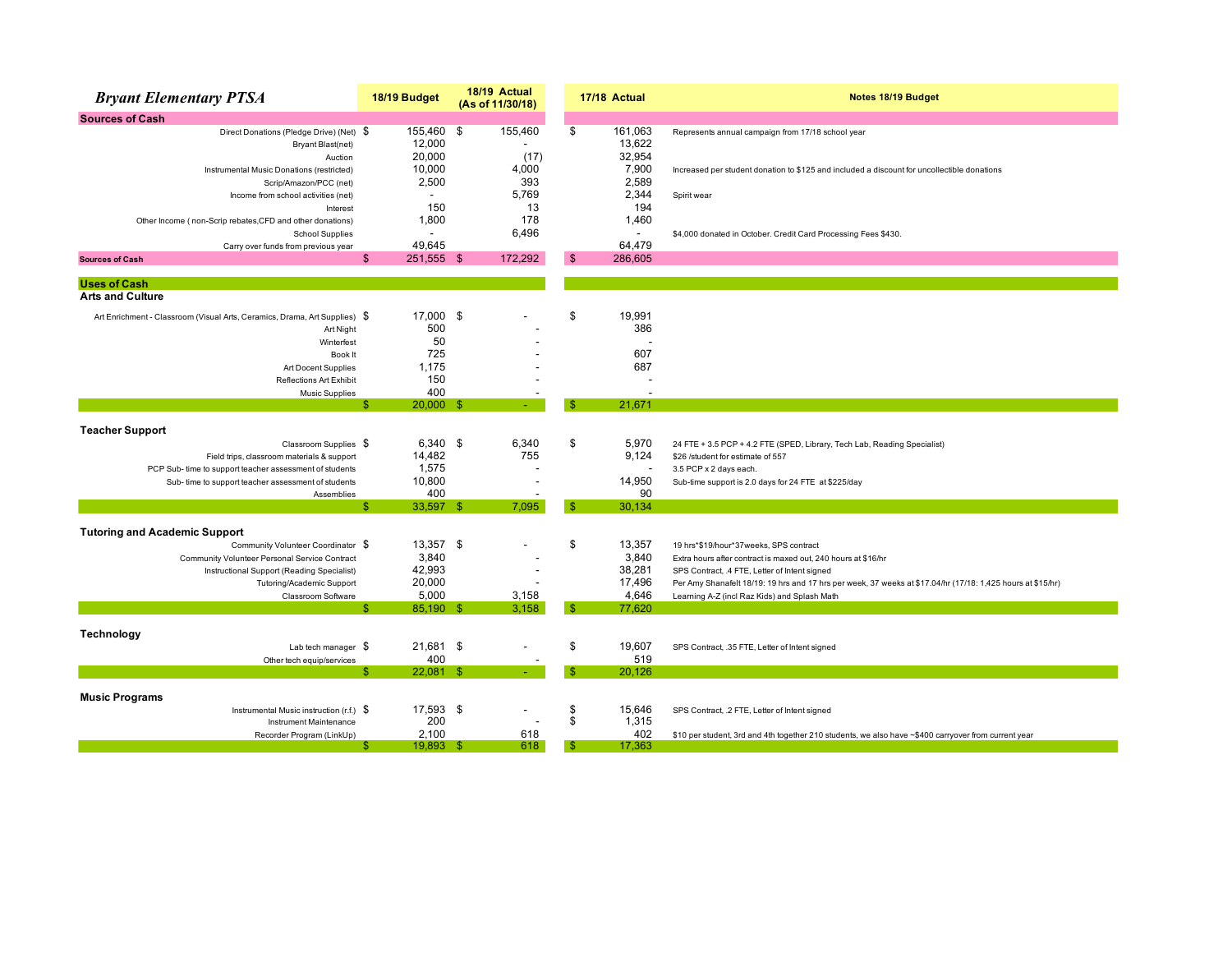| <b>Bryant Elementary PTSA</b>                     | 18/19 Budget    | 18/19 Actual<br>(As of 11/30/18) | 17/18 Actual             | Notes 18/19 Budget                                              |
|---------------------------------------------------|-----------------|----------------------------------|--------------------------|-----------------------------------------------------------------|
| Library                                           |                 |                                  |                          |                                                                 |
| Library Materials \$                              | $3,400$ \$      | 1,557                            | \$<br>3,475              |                                                                 |
| Encyclopedia Britannica                           |                 |                                  | 655                      | Covered by SPS FY18/19                                          |
| Summer Reading Program                            | 100             |                                  | 104                      |                                                                 |
| Writers Celebration                               | 200             |                                  | 182                      |                                                                 |
| Writers BBQ                                       | 150             |                                  | 189                      |                                                                 |
| Global Reading Challenge                          | 175             |                                  | 56                       |                                                                 |
|                                                   | $4,025$ \$<br>S | 1,557                            | $\mathbf{s}$<br>4,661    |                                                                 |
| <b>Science and Math</b>                           |                 |                                  |                          |                                                                 |
| Science Fair Coordination \$                      | $1,500$ \$      |                                  | \$<br>1,500              | Coodinator \$1k, Ann Marie \$500. Confirmed.                    |
| Science Fair Background Checks                    | 300             |                                  | 100                      |                                                                 |
| Science Fair Supplies                             | 600             |                                  | 540                      |                                                                 |
| 4th grade math club                               | J.              |                                  |                          |                                                                 |
| Salmon in Schools Friends of the Fishery Donation | 100             |                                  |                          |                                                                 |
| Garden Shed                                       | 2,500           |                                  | $\overline{\phantom{a}}$ | Approved spending in 17/18, purchase likely to happen in 18/19. |
| Learning Landscapes/Garden Buddies                | 400             |                                  | 80                       |                                                                 |
| 5th grade Enviromental Camp                       | 7,000           | 7,000                            | 7,000                    |                                                                 |
|                                                   | $12,400$ \$     | 7,000                            | 9.220<br>Я               |                                                                 |
| <b>Healthy Bodies</b>                             |                 |                                  |                          |                                                                 |
| Physical Education Supplies \$                    | 500             | \$                               | \$<br>524                |                                                                 |
| <b>Counselor Supplies</b>                         | 700             |                                  | \$<br>$\sim$             |                                                                 |
| Patrol Equipment & Recognition                    | 150             |                                  | 93                       |                                                                 |
| Recess Playground Supervision                     | 22,790          |                                  | 18,218                   | 32.5 hrs/week at \$17.04/hr. Added 4 hrs/wk at Sept mtg         |
| CPR training                                      | 400             |                                  | 800                      |                                                                 |
| <b>Emergency Preparedness</b>                     | 500             |                                  |                          |                                                                 |
| Field Day                                         | 300             |                                  | 398                      |                                                                 |
| Nursing/OTPT/SLP                                  | 150             |                                  | 21                       |                                                                 |
|                                                   | 25,490 \$<br>\$ |                                  | 20,054<br>-\$            |                                                                 |
| <b>World and Community</b>                        |                 |                                  |                          |                                                                 |
| Family Aid Support \$                             | $3,000$ \$      |                                  | \$<br>2,985              |                                                                 |
| Grade Level Community Building Grants             | 3,000           |                                  | 2,361                    |                                                                 |
| Social Engagement                                 | 1,000           |                                  |                          |                                                                 |
| Legislative Advocacy                              | 500             |                                  | 93                       |                                                                 |
| <b>Bryant Forums</b>                              | 1,500           |                                  | 1,475                    |                                                                 |
| Movie Licence                                     | 393             | 393                              |                          |                                                                 |
| <b>IDEA Project</b>                               | 2,000           |                                  |                          |                                                                 |
| BryCentennial                                     | 1,500           |                                  |                          |                                                                 |
| Laser Pizza for Bryant Forums                     |                 |                                  |                          |                                                                 |
|                                                   | 12,893 \$<br>\$ | 393                              | -\$<br>6,914             |                                                                 |
|                                                   |                 |                                  |                          |                                                                 |
| Volunteerism                                      |                 |                                  |                          |                                                                 |
| Volunteer Recognition \$                          | 350 \$          |                                  | \$<br>400                |                                                                 |
| Departing Teacher/Staff Recognition               | 150             |                                  | 144                      |                                                                 |
|                                                   | 500S<br>\$      |                                  | 544<br>\$.               |                                                                 |
|                                                   |                 |                                  |                          |                                                                 |
| <b>Information and Communication</b>              |                 |                                  |                          |                                                                 |
| Constant Contact Subscription \$                  | 450 \$          |                                  | \$                       |                                                                 |
| School Phone Book                                 | 350             |                                  |                          |                                                                 |
|                                                   | 800 \$<br>\$.   |                                  | $\mathbb{S}$<br>÷.       |                                                                 |